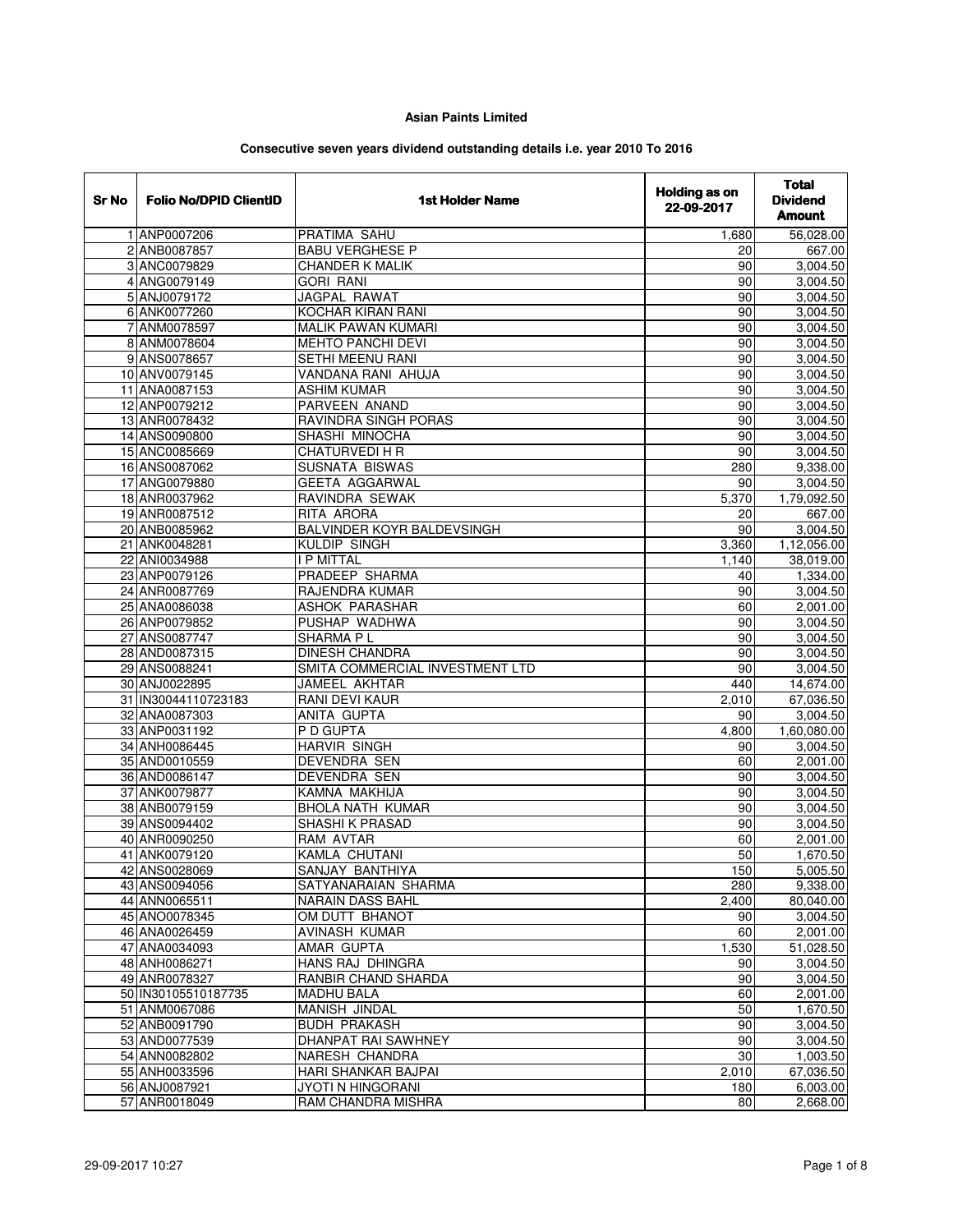| 58 ANR0089894                    | RAJEEV KUMAR CHAWLA                               | 90    | 3,004.50    |
|----------------------------------|---------------------------------------------------|-------|-------------|
| 59 AND0093378                    | <b>DILIP KUMAR</b>                                | 180   | 6.003.00    |
| 60 ANR0095886                    | <b>RISHIKESH SINGH</b>                            | 40    | 1,334.00    |
| 61 ANN0011947                    | NARESH CHANDRA                                    | 40    | 1,334.00    |
| 62 ANA0010286                    | ARVIND KUMAR PARIKH                               | 4,600 | 1,53,410.00 |
| 63 ANK0078558                    | <b>KOKILA B DOSHI</b>                             | 90    | 3,004.50    |
| 64 ANS0012634                    | SUBIR KUMAR RAY                                   | 5.370 | 1.79.092.50 |
| 65 IN30118620038033              | <b>REKHA SAXENA</b>                               | 2,400 | 80,040.00   |
|                                  |                                                   |       |             |
| 66 ANR0078309                    | ROVINDRA BAHADUR SRIVASTAVA                       | 90    | 3,004.50    |
| 67 ANS0093260                    | SHARDA NAND PRASAD                                | 60    | 2,001.00    |
| 68 ANT0051544                    | TUSHAR CHATTERJI                                  | 300   | 10,005.00   |
| 69 ANR0086123                    | RATTAN KUMAR ZUTSHI                               | 90    | 3.004.50    |
| 70 AND0017488                    | <b>DHAN PATRAI SAWHNEY</b>                        | 4,600 | 1,53,410.00 |
| 71 ANM0094033                    | <b>MANSUMRAT LAL</b>                              | 30    | 1,003.50    |
| 72 ANA0103337                    | ANIL JHAMB                                        | 10    | 336.50      |
| 73 IN30009510438435              | Ajay Pal Yadav                                    | 30    | 1,003.50    |
| 74 ANP0077848                    | PUSHPA KHANDELWAL                                 | 90    | 3,004.50    |
| 75 ANK0076921                    | KULWANT SINGH SETHI                               | 90    | 3,004.50    |
| 76 ANB0068602                    | BITTHALDAS AGARWAL                                | 30    | 1,003.50    |
| 77 AND0063259                    | DAMODAR LAL JAIN                                  | 200   | 6,670.00    |
| 78 ANP0093323                    | PUSHPA SHARMA                                     | 480   |             |
|                                  |                                                   |       | 16,008.00   |
| 79 ANK0056896                    | KRISHNA AGARWAL                                   | 1,210 | 40,356.50   |
| 80 ANR0003397                    | <b>RAGHU NATH SINGH</b>                           | 370   | 12,342.50   |
| 81 ANL0077834                    | <b>LALIT DARYANI</b>                              | 90    | 3,004.50    |
| 82 ANR0076973                    | RAJESH KUMAR JAIN                                 | 90    | 3,004.50    |
| 83 ANO0079486                    | OM PRAKASH INANI                                  | 90    | 3,004.50    |
| 84 ANP0093409                    | <b>PARAS JAIN</b>                                 | 90    | 3,004.50    |
| 85 ANK0076600                    | KAVITA KAMRA                                      | 90    | 3,004.50    |
| 86 ANP0081883                    | PRAMOD KUMAR SARRAF                               | 90    | 3,004.50    |
| 87 ANR0091492                    | RAJESH BANSAL                                     | 90    | 3,004.50    |
| 88 ANR0079169                    | <b>RAVI KANT GOYAL</b>                            | 90    | 3,004.50    |
| 89 ANA0076919                    | <b>ASHOK KUMAR</b>                                | 90    | 3,004.50    |
| 90 ANG0093003                    | <b>GOPIKISHAN PUROHIT</b>                         | 180   | 6,003.00    |
| 91 ANP0070817                    | PADAM CHAND SINGHVI                               | 1,000 | 33,350.00   |
| 92 ANR0061154                    | REENA KHANDELWAL                                  | 30    | 1,003.50    |
|                                  |                                                   |       |             |
| 93 ANJ0079488                    | JITENDRA KUMAR JAIN                               | 90    | 3,004.50    |
| 94 ANR0076974                    | <b>RENUKA JAIN</b>                                | 90    | 3,004.50    |
| 95 ANM0087228                    | MANJU PUROHIT                                     | 30    | 1,003.50    |
| 96 ANG0046041                    | <b>GANESH PARSANA</b>                             | 450   | 15,010.50   |
| 97 ANS0077149                    | SHILA KORAT                                       | 90    | 3,004.50    |
| 98 IN30097410374358              | GANESHBHAI LALJIBHAI PARSANA                      | 60    | 2,001.00    |
| 99 ANM0015724                    | MAYMUNA AMIJI SADIKOT                             | 380   | 12,673.00   |
| 100 ANC0091628                   | CHANDRIKA RASHIK SHAH                             | 180   | 6,003.00    |
| 101 ANP0091470                   | PRAVIN J BADIANI                                  | 40    | 1,334.00    |
| 102 ANH0086054                   | HAJI MULLA GULAMHUSEN KARIMBHAI HIRANI            | 90    | 3,004.50    |
| 103 ANR0092196                   | RAMBHAI N ODEDRA                                  | 90    | 3,004.50    |
| 104 ANU0093651                   | UMESHKUMAR RAMNIKLAL MEHTA                        | 30    | 1,003.50    |
| 105 AND0076640                   | DIXIT CHANDRAKANT SHAH                            | 70    | 2,337.50    |
| 106 ANM0077780                   | MANGIDEVI SAMPATRAJ JIRAWLA                       | 30    | 1,003.50    |
| 107 AND0087158                   | DHIRAJLAL HARIBHAI                                | 50    | 1,670.50    |
| 108 ANK0085877                   | KIRIT BIPIN SHAH                                  | 90    | 3,004.50    |
| 109 ANB0039998                   | BIPINKUMAR BHIKHALAL SHAH                         | 300   | 13,055.00   |
|                                  | DIPIKA KANTILAL SHAH                              |       | 64,032.00   |
| 110 AND0005446<br>111 ANR0086154 |                                                   | 1,920 |             |
|                                  | RUPANDE R KAMDAR<br>PARMANAND PARSHOTAMDAS SARUPA | 90    | 3,004.50    |
| 112 ANP0078013                   |                                                   | 90    | 3,004.50    |
| 113 ANR0902147                   | RAMANLAL PATEL                                    | 180   | 6,003.00    |
| 114 ANC0078020                   | CHANDRIKA SHAH                                    | 90    | 3,004.50    |
| 115 ANH0090238                   | HARENDRA J JOSHI                                  | 90    | 3,004.50    |
| 116 ANJ0005794                   | JAYESHKUMAR SHAH                                  | 1,590 | 53,029.50   |
| 117 ANK0005792                   | KAMLESH SHAH                                      | 4,600 | 1,53,410.00 |
| 118 ANK0027259                   | KOKILA RAWAL                                      | 220   | 7,337.00    |
| 119 ANN0077993                   | NATWARLAL TAGADIWALA                              | 40    | 1,334.00    |
| 120 ANP0005793                   | PRADIP MEHTA                                      | 4,600 | 1,53,410.00 |
| 121 ANP0076657                   | PANKAJ CHINUBHAI DAVE                             | 20    | 667.00      |
| 122 ANR0024610                   | RATNA HEMENDRARAY BAKSHI                          | 40    | 1,334.00    |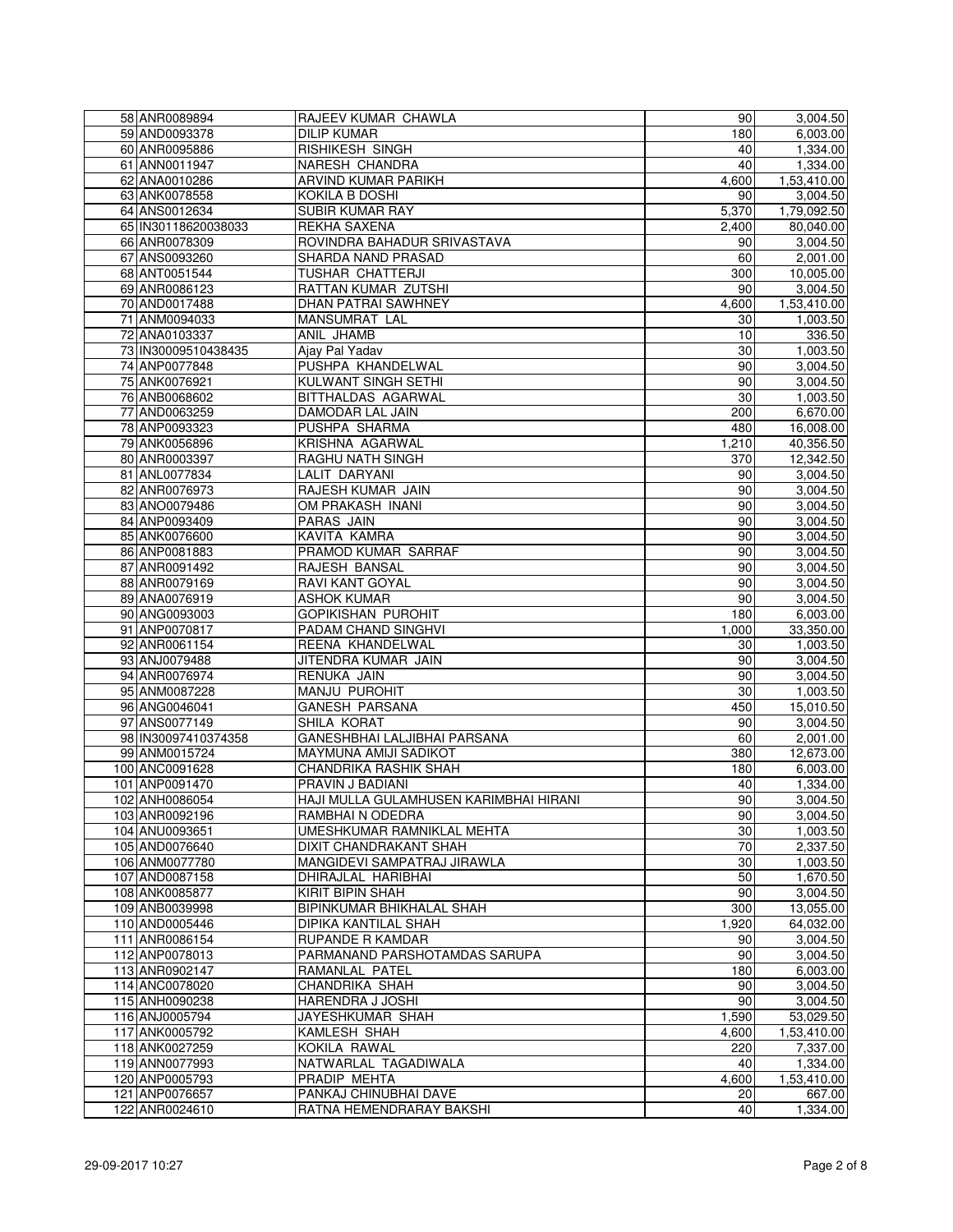| 123 IN30073210067110 | MADAN LAL MALIWAL                       | 70    | 2,337.50    |
|----------------------|-----------------------------------------|-------|-------------|
| 124 ANB0094166       | <b>BHUPENDRABHAI M PATEL</b>            | 180   | 6,003.00    |
| 125 ANS0055871       | SAROJ SHARAD THAKER                     | 1,920 | 64,032.00   |
| 126 ANU0005601       | URMILABEN AMBALAL MODI                  | 60    | 2,001.00    |
| 127 ANN0076658       | NILABEN CHRISTIAN                       | 90    | 3,004.50    |
| 128 ANH0076584       | HAZI MOHAMADHUSEN A ZAKHWALA            | 90    | 3,004.50    |
| 129 ANH0080136       | HAJI MOHMAD HUSAIN ABDULKARIM ZANKHWALA | 90    | 3,004.50    |
| 130 ANA0006216       | ASHOKKUMAR PRAHALADBHAI PATEL           | 4,600 | 1,53,410.00 |
| 131 ANB0091786       | BHAVIK HARIPRASAD PATEL                 | 40    | 2,342.00    |
| 132 ANK0064840       | KALIDAS BAJIBHAI PATEL                  | 240   | 8,004.00    |
| 133 ANS0009907       | SUSHILABEN JAYANTIBHAI DESAI            | 350   | 11,675.50   |
| 134 ANM0086217       | MEENA ARUNBHAI THAKKAR                  | 90    | 3,004.50    |
| 135 ANM0008064       | MOHMEDALI F KALOLWALA                   | 250   | 8,340.50    |
| 136 ANA0081317       | ABBASBHAI MOHAMMEDALI LOKHANDWALA       | 90    |             |
|                      |                                         |       | 3,004.50    |
| 137 ANM0085406       | MAHESHBHAI MAGANBHAI PATEL              | 180   | 6,003.00    |
| 138 ANN0111828       | NARENDRA B SHAH                         | 800   | 26,680.00   |
| 139 ANS0088399       | SHANTABEN RAOJIBHAI PATEL               | 90    | 3,004.50    |
| 140 AND0078255       | DAHYABHAI PATEL                         | 90    | 3,004.50    |
| 141 AND0076602       | <b>DILIP R MODI</b>                     | 90    | 3,004.50    |
| 142 ANM0093241       | <b>MANISH MEHTA</b>                     | 90    | 3,004.50    |
| 143 ANS0078275       | SARYU CHIMANLAL SHAH                    | 90    | 3,004.50    |
| 144 ANR0086764       | RAMESHCHANDRA MANGALDAS SHAH            | 90    | 3,004.50    |
| 145 ANH0090758       | <b>HEMLATA S DESAI</b>                  | 30    | 1,003.50    |
| 146 ANP0008085       | PRAFULCHANDRA JIVABHAI PATEL            | 4,600 | 1,53,410.00 |
| 147 ANP0008086       | PRAFULCHANDRA JIVABHAI PATEL            | 4,600 | 1,53,410.00 |
| 148 IN30063610195845 | NITABEN MANILAL DOSHI                   | 180   | 6,003.00    |
| 149 ANK0109909       | KASIBEN N PATEL                         | 330   | 11,008.50   |
| 150 ANA0085407       | ANWARSANW KHUMANSANG RAJ                | 180   | 6,003.00    |
| 151 ANJ0085306       | JAGADISHBHAI BALUBHAI PATEL             | 90    | 3,004.50    |
| 152 ANS0077230       | SHEELA ISHWAR NAINANI                   | 90    | 3,004.50    |
| 153 ANV0085413       | VINUBHAI MOTIBHAI VASAVA                | 90    | 3,004.50    |
| 154 ANS0078553       | SUMAN RANI SIROHI                       | 90    | 3,004.50    |
| 155 ANJ0022510       | JANAK KISHORE DESAI                     | 3,400 | 1,13,390.00 |
| 156 ANS0078536       | SEJAL MOTILAL SHAH                      | 90    | 3,004.50    |
| 157 ANG0092311       | GHANSHYAMBHAI RAMJIBHAI BUHA            | 660   | 22,011.00   |
| 158 ANS0080906       | SITARAM KAKAR                           | 90    | 3,004.50    |
| 159 AND0007883       | DHULIBEN MANILAL PATEL                  | 960   | 32,016.00   |
| 160 ANM0093120       | MAYOJKUMAR SURENDRALAL VAKIL            | 180   | 6,003.00    |
| 161 ANN0082546       | NAKUL VINUBHAI PATEL                    | 90    | 3,004.50    |
| 162 ANR0029477       | RAJEEV NIRANJAN SHAH                    | 2.680 | 89,378.00   |
|                      |                                         |       |             |
| 163 ANA0077440       | ARUN KUMAR CHADHA                       | 90    | 3,004.50    |
| 164 ANO0092895       | OPTIMIST FINVEST & TRADING (P) LTD      | 60    | 2,001.00    |
| 165 ANJ0097280       | JASUMATI CHANDULAL SHAH                 | 480   | 16,008.00   |
| 166 ANT0077329       | TARA EBHRAHIM KHOKHAWALA                | 90    | 3,004.50    |
| 167 ANC0081206       | <b>CHANDANBEN KANTILAL PAREKH</b>       | 30    | 1,003.50    |
| 168 ANU0081806       | UMESH BHANUKUMAR SAMPAT                 | 20    | 667.00      |
| 169 ANG0079463       | <b>GOPAL BHOJWANI</b>                   | 90    | 3,004.50    |
| 170 ANK0024119       | <b>KARNAIL KAUR GILL</b>                | 1,330 | 44,358.50   |
| 171 AND0902072       | <b>DIPIKA SHAH</b>                      | 180   | 6,003.00    |
| 172 ANM0023216       | MEHER MINOO SETH                        | 810   | 27,016.50   |
| 173 ANN0004389       | NADIRSH NAOROJI                         | 4,600 | 1,53,410.00 |
| 174 ANP0091009       | PURVI CHANDRAKANT BHAI PATEL            | 90    | 3,004.50    |
| 175 ANS0079404       | SHISHIR JOHARI                          | 90    | 3,004.50    |
| 176 ANA0094760       | AMIT RAMESH DOSHI                       | 80    | 2,668.00    |
| 177 AND0084196       | DINSHAW PALSETIA                        | 90    | 3,004.50    |
| 178 ANN0087229       | NAJIBA MOHSIN SIAMWALA                  | 30    | 1,003.50    |
| 179 ANP0083060       | PALLAV SHETH                            | 30    | 1,003.50    |
| 180 IN30075710936324 | PRASAD A ABHYANKAR                      | 120   | 4,002.00    |
| 181 ANA0084246       | ALLIANCE INVEST & FINANCE (P) LTD       | 90    | 3,004.50    |
| 182 ANI0090279       | <b>ILABEN M SALVI</b>                   | 30    | 1,252.50    |
| 183 ANK0074100       | KUNDA C GOKHALE                         | 1,200 | 40,020.00   |
| 184 ANS0033406       | SHEILA KISHORE ULLAL                    | 2,580 | 86,043.00   |
| 185 ANB0091286       | <b>BHASKAR DESAI</b>                    | 30    | 1,003.50    |
| 186 ANS0099715       | SADHANA RAMESH MALPANI                  | 300   | 10,005.00   |
| 187 ANK0030180       | KETY KEKI SACHINWALLA                   | 4,600 | 1,53,410.00 |
|                      |                                         |       |             |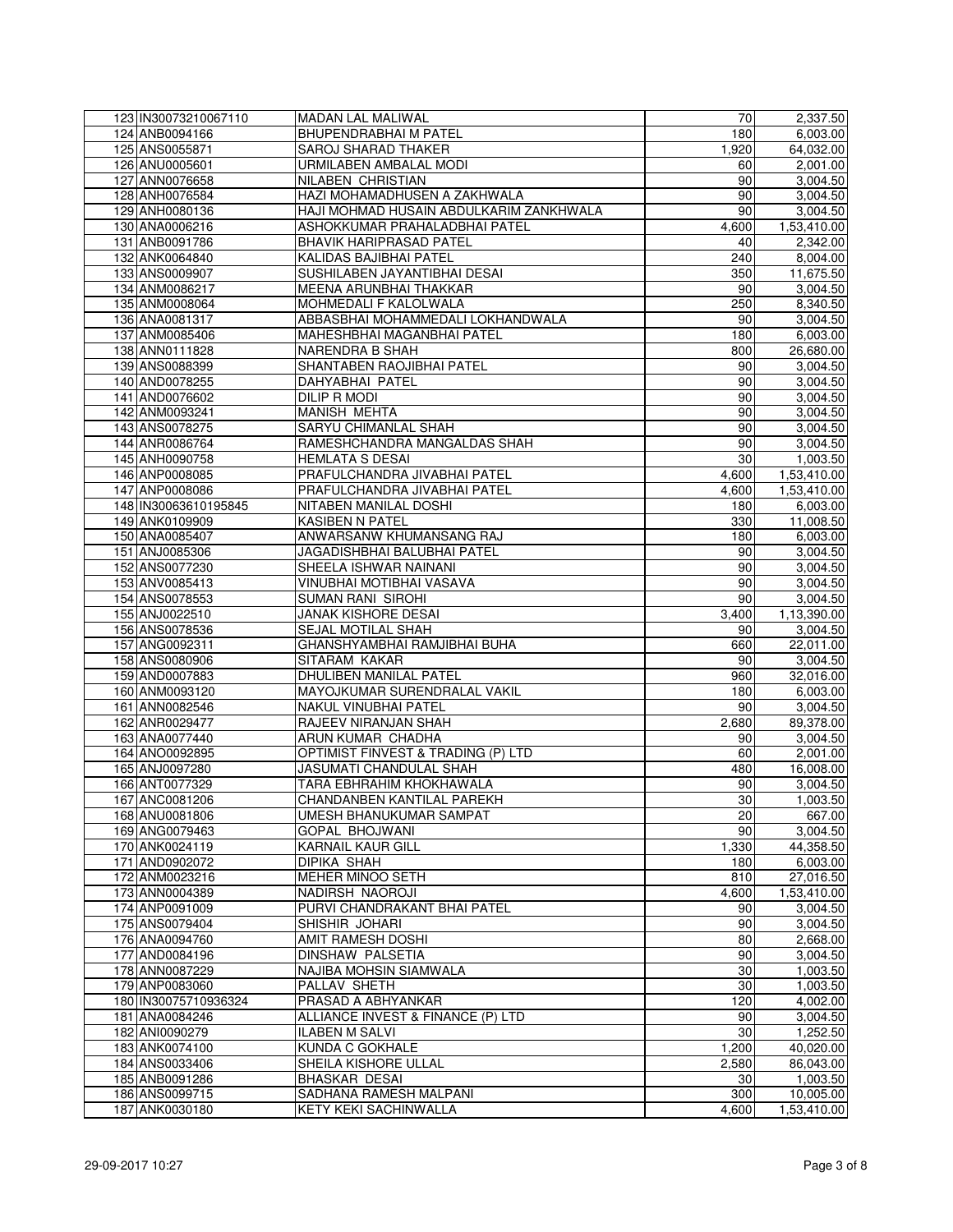| 188 ANA0902057 | ASHOK BHUTA                    | 180   | 6,003.00    |
|----------------|--------------------------------|-------|-------------|
| 189 ANS0087625 | SHIRIKANT MANTRI               | 90    | 3,004.50    |
| 190 ANS0090136 | SURESH LALKA                   | 220   | 7,337.00    |
| 191 ANU0076432 | <b>UDAY CHANDER KHANNA</b>     | 900   | 30,015.00   |
| 192 ANV0090809 | <b>VIDYA S APTE</b>            | 90    | 3,004.50    |
| 193 ANC0902554 | <b>CHIRANTAN RATILAL VORA</b>  | 60    | 2,001.00    |
| 194 ANM0902003 | MOHINDER ARORA                 | 40    | 1,334.00    |
| 195 ANT0902316 | <b>TANSUKHRAI UDANI</b>        | 180   | 6,003.00    |
| 196 AND0050900 | DINYAR JAL JAMSHEDJI           | 3,450 | 1,15,060.50 |
| 197 ANK0098549 | KAMLAVANTI NAGINDAS SHAH       | 2,820 | 94,047.00   |
| 198 ANN0016155 | NIRMALA NATWARLAL BHAGATTJEE   | 1,720 | 57,362.00   |
| 199 ANS0092852 | SANDESH LAXMAN DESHPANDE       | 90    | 3,004.50    |
|                | AMRITLAL SINGH REKHI           | 30    |             |
| 200 ANA0077426 |                                |       | 1,003.50    |
| 201 ANA0092110 | <b>ARUNA C SHETTIGAR</b>       | 90    | 3,004.50    |
| 202 ANP0040999 | PADMINI DHANVANT SHANGHVI      | 10    | 336.50      |
| 203 ANG0065172 | GULAMHUSEIN ALADBHAI HATHIYARI | 6,240 | 2,08,104.00 |
| 204 ANG0082346 | <b>GWEN RITA FERNANDES</b>     | 90    | 3,004.50    |
| 205 ANI0079494 | <b>IRFAN KHAN</b>              | 90    | 3,004.50    |
| 206 ANM0012239 | MANJU SHAM RUPANI              | 1,920 | 64,032.00   |
| 207 ANN0078971 | NEHA RAHEJA                    | 90    | 3,004.50    |
| 208 ANR0077060 | <b>RAJNISH S JAIN</b>          | 90    | 3,004.50    |
| 209 ANS0065171 | SHIRIN GULAMHUSEIN HATHIYARI   | 6,610 | 2,20,446.50 |
| 210 ANY0053982 | YOLANDE MONTEIRO               | 3,300 | 1,10,055.00 |
| 211 ANH0092746 | <b>HARESH CHAWLA</b>           | 180   | 6,003.00    |
| 212 ANV0045637 | V PARMASWARAN NAIR             | 5,760 | 1,92,096.00 |
| 213 ANR0113443 | <b>RAMA SATISH PATEL</b>       | 600   | 20,010.00   |
| 214 ANA0084555 | ANUSUYA RAMDAS HALANKAR        | 40    | 1,334.00    |
| 215 ANK0097158 | KALYANI ANNAJI MURDESHWAR      | 90    | 3,004.50    |
| 216 ANM0091957 | MOHAMMED YUNUS G CHHIPA        | 90    | 3,004.50    |
| 217 ANM0093021 | MANOJ KUMAR PAREKH             | 90    | 3,004.50    |
| 218 ANR0092108 | <b>RAVI BABU N</b>             | 90    | 3,004.50    |
| 219 ANS0097159 | SAROJ JAIN                     | 180   | 6,003.00    |
| 220 ANS0097466 | SONAL BALA                     | 90    | 3,004.50    |
| 221 AND0071351 | DEEPAK NATVARLAL MEHTA         | 1,200 |             |
|                |                                |       | 40,020.00   |
| 222 ANC0079002 | CHAITANYA BHARAT BALSE         | 90    | 3,004.50    |
| 223 ANC0084962 | CHAITANYA BHARAT BALSE         | 180   | 6,003.00    |
| 224 ANH0048971 | HARIKANT VASANTLAL CLERK       | 900   | 30,015.00   |
| 225 ANH0108804 | HARIKANT VASANTLAL CLERK       | 1,410 | 47,026.50   |
| 226 ANA0012275 | A KHALIL UMER SHAIKH           | 5,370 | 1,79,092.50 |
| 227 ANK0078877 | KINNARI PATEL                  | 90    | 3,004.50    |
| 228 ANM0091409 | <b>MAHESH BALLAL</b>           | 480   | 16,008.00   |
| 229 ANR0085466 | RAMESH HINDUJA                 | 180   | 6,003.00    |
| 230 ANS0077693 | <b>SRIJI ANIS AMIRALI</b>      | 90    | 3,004.50    |
| 231 ANJ0084695 | JANARDHAN KANCHAN              | 90    | 3,004.50    |
| 232 ANK0009518 | K V KRISHNAMURTHI              | 1,140 | 38.019.00   |
| 233 ANG0085784 | <b>GOPAL GANESH OKA</b>        | 90    | 3,004.50    |
| 234 ANM0083697 | MILAN JAYSINH ASHAR            | 90    | 3,004.50    |
| 235 ANR0083790 | REENA GAUTAM BHAGAT            | 90    | 3,004.50    |
| 236 ANA0079270 | ANTHONY P MONTEIRO             | 90    | 3,004.50    |
| 237 ANJ0082838 | JUGALKISHORE HARKISANDAS MEHTA | 60    | 2,001.00    |
| 238 ANM0091139 | <b>MAHINDRA WAMAN NAIK</b>     | 90    | 3,004.50    |
| 239 ANV0089743 | <b>VINOD PREMJI FURIA</b>      | 30    | 1,003.50    |
| 240 ANA0092589 | ASHA K PEDNEKAR                | 90    | 3,004.50    |
| 241 ANK0084828 | KESHAV RAMCHANDRA BANDEKAR     | 180   | 6,003.00    |
| 242 ANM0088810 | MADHUKAR DIGAMBAR PALAV        | 90    | 3,004.50    |
| 243 ANS0085093 | SHEKHAR GUDDA SHETTY           | 90    | 3,004.50    |
| 244 ANN0084869 | NASRUDDIN SHAIKH               | 180   | 6,003.00    |
| 245 ANS0063863 | SADASHIV LAKSHMAN VESVIKAR     | 3,840 | 1,28,064.00 |
|                |                                |       |             |
| 246 AND0017043 | DIPAK KHEMACHAND SHAH          | 1,000 | 33,350.00   |
| 247 ANJ0090376 | JAVERBEN JETHALAL GANGER       | 90    | 3,004.50    |
| 248 ANR0079286 | RATILAL DIPCHAND DOSHI         | 90    | 3,004.50    |
| 249 ANV0084940 | <b>VILAS SITARAM VAYADANDE</b> | 180   | 6,003.00    |
| 250 ANM0024387 | MARINA D SOUZA                 | 1,530 | 51,028.50   |
| 251 ANG0087660 | <b>GEORGE JACOB</b>            | 370   | 12,342.50   |
| 252 ANP0086216 | PRIYAKANT C PARIKH             | 90    | 3,004.50    |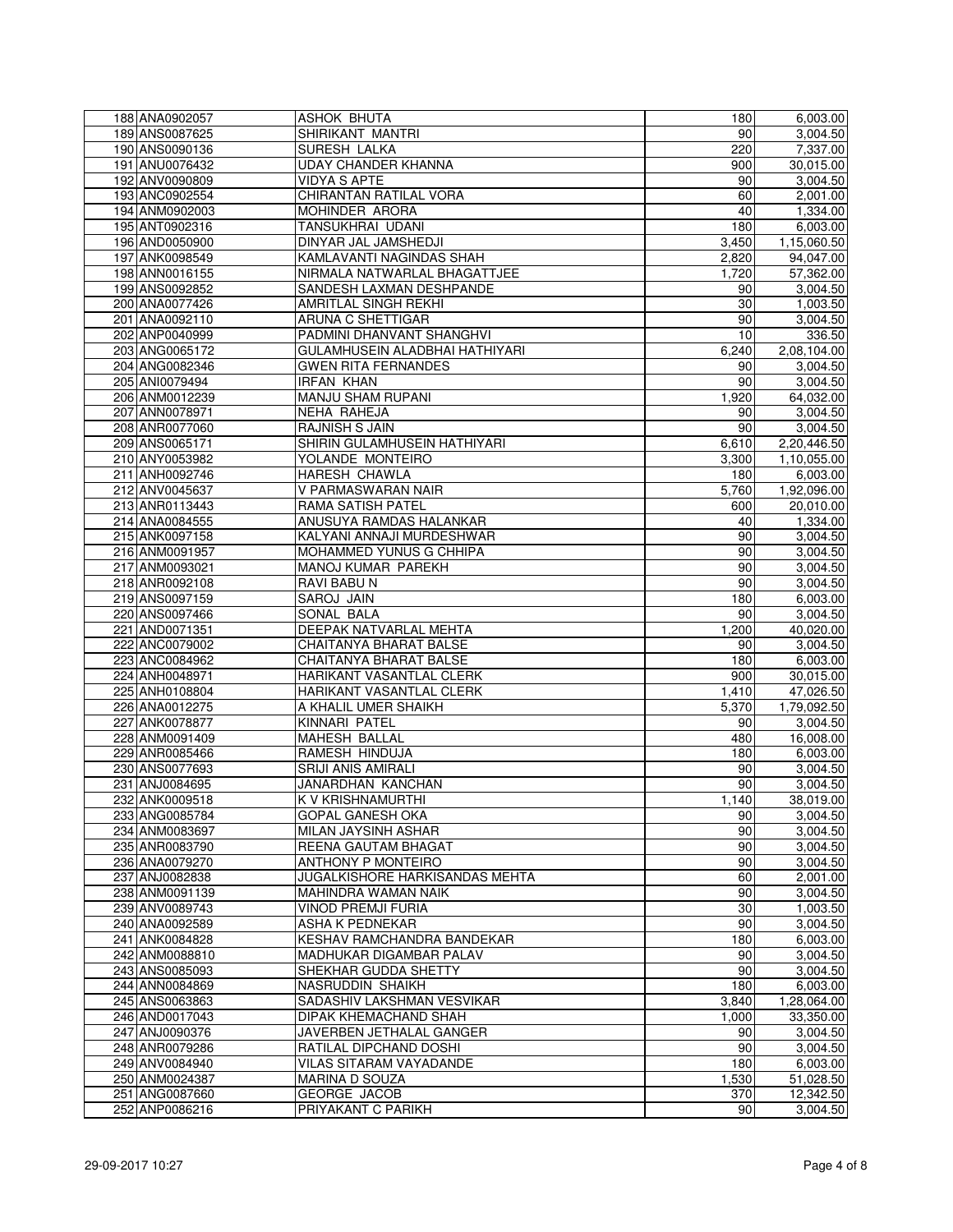| 253 ANP0094384       | PURNIMA PAL                        | 160    | 5,336.00    |
|----------------------|------------------------------------|--------|-------------|
| 254 ANS0079310       | SALU S VAZ                         | 50     | 1,670.50    |
| 255 ANA0084775       | <b>ALAHARI V RAO</b>               | 180    | 6,003.00    |
| 256 ANB0085202       | BHAU PUTALAJI DEVARE               | 180    | 6,003.00    |
| 257 ANY0084935       | YESHAWANT SHIVRAM LELE             | 180    | 6,003.00    |
| 258 ANS0084746       | SHARDH B SINGH                     | 180    | 6,003.00    |
| 259 ANK0060608       | K CHELLAMMA                        | 960    | 32,016.00   |
| 260 ANN0067188       | NIRMALA VIKRAM DOSHI               | 240    | 8,004.00    |
| 261 ANS0073822       | SUBHASH BARDIA                     | 1,000  | 33,350.00   |
| 262 ANL0077079       | LEONARD GABRIEL ANGELO MASCARENHAS | 90     | 3,004.50    |
| 263 IN30007910005776 | <b>GOKULDAS R. DESAI</b>           | 2,400  | 80,040.00   |
| 264 ANE0021426       | ERMELINDA FURTADO CABRAL           | 4,600  | 1,53,410.00 |
| 265 ANV0096677       | VATSALA SRIRAM                     | 520    | 17,342.00   |
| 266 ANA0902027       | <b>ASHOK MIRPURI</b>               | 180    | 6,003.00    |
| 267 ANP0025416       | PESI ARDESHIR CHINDHY              | 3,540  | 1,18,059.00 |
| 268 ANS0074056       | SULABHA SHRIKRISHNA LELE           | 1,400  | 46,690.00   |
| 269 ANK0021256       | KISHOR BHIMJIANI                   | 200    | 6,670.00    |
| 270 ANV0901244       | <b>VIMAL KAPUR</b>                 | 4,800  | 1,60,080.00 |
| 271 ANR0086815       | RAMDAS LOTU BHIRUD                 | 90     | 3,004.50    |
| 272 ANP0082721       | PRAKASH RAMCHANDRA VAHIKAR         | 30     | 1,003.50    |
| 273 ANV0058185       | VIJAY KASHINATH KULKARNI           | 100    | 4,476.00    |
| 274 ANR0060646       | RAMCHANDRA KARADKAR                | 3,840  | 1,28,064.00 |
| 275 AND0024972       | DATTATRAYA GUNDAPPA GARGATE        | 4,600  | 1,53,410.00 |
| 276 ANM0091955       | MEENA BRIJLAL SHADIJA              | 90     | 3,004.50    |
| 277 AND0081440       | DUNDAPPA VIRAPPA SHINDGI           | 90     | 3,004.50    |
| 278 ANB0024990       | <b>BABGONDA BALGONDA PATIL</b>     | 1.080  | 36,018.00   |
| 279 IN30133019178412 | NIRANJAN GAJANAN JOSHI             | 450    | 15,010.50   |
| 280 ANM0064142       | MATA NARASIMHA MADHAVAN            | 240    | 8,004.00    |
| 281 ANA0085245       | ANAND SRINIVASAN                   | 90     | 3,004.50    |
| 282 ANK0092824       | KISHIN NARAINDAS DARYANI           | 40     | 1,334.00    |
| 283 ANP0091862       | PALLAVI PRAMOD THAKUR              | 60     | 2,001.00    |
| 284 ANN0085249       | <b>NEERA SEONI</b>                 | 180    | 6,003.00    |
| 285 ANA0025142       | ABDUL WAHID SHAIKH                 | 1,200  | 40,020.00   |
| 286 ANP0025154       | PARVATI LAXMINARAYAN MUNDADA       | 9,210  | 3,07,156.50 |
| 287 ANS0091984       | SUREKHA RAMESH CHAUDHARI           | 30     | 1,003.50    |
| 288 AND0000273       | DAMODAR CHINTAMAN VANI             | 12,850 | 4,28,550.50 |
| 289 ANP0090037       | PUKHRAJ SURANA                     | 90     | 3,004.50    |
| 290 ANA0081909       | ABDULABHAI FAZLEHUSSAIN TAKSALI    | 60     | 2,001.00    |
| 291 ANN0107761       | NAYYAR HUSSEIN LUQMANBHAI          | 10     | 336.50      |
| 292 ANL0086972       | LAXMIKANT GUPTA                    | 90     | 3,004.50    |
| 293 ANL0087357       | <b>LAXMICHAND N KSHATRIYA</b>      | 90     | 3,004.50    |
| 294 ANK0053382       | KUNDALRAI MOHEKAR                  | 3,840  | 1,28,064.00 |
| 295 ANV0025080       | VIJAY DAYARAM KANAL                | 5,370  | 1,79,092.50 |
| 296 ANP0085680       | PRASUNAMBA REDDY                   | 180    | 6.003.00    |
| 297 ANS0080449       | SUBHASH NAGIA                      | 90     | 3,004.50    |
| 298 ANM0076901       | <b>MADAN LAL ANAND</b>             | 90     | 3,004.50    |
| 299 ANC0085263       | CHANDRAKANT CHANGOJI SAGARE        | 180    | 6,003.00    |
| 300 ANS0094837       | SUNIL DERIA                        | 90     | 3,004.50    |
| 301 ANV0012829       | VASUNDHARA DAMLE                   | 1,140  | 38,019.00   |
| 302 ANS0076904       | SURESH CHANDRA GUPTA               | 90     | 3,004.50    |
| 303 ANG0089586       | <b>GEETA TIWARI</b>                | 70     | 2,337.50    |
| 304 ANL0053280       | LALLAN KUMARI                      | 720    | 24,012.00   |
| 305 ANA0011689       | ANJANI DEVI DIDWANIA               | 1,620  | 54,027.00   |
| 306 ANL0900108       | LATHA GUMPENI                      | 2,050  | 68,370.50   |
| 307 ANP0003939       | PURUSHOTTAM BHALCHANDRA DESHMUKH   | 1,690  | 56.364.50   |
| 308 ANB0110255       | <b>B RAJESH</b>                    | 30     | 1,003.50    |
| 309 ANL0090224       | LAXMI VYAS                         | 90     | 3,004.50    |
| 310 ANG0110440       | <b>G KIRAN KUMAR</b>               | 3,000  | 1,00,050.00 |
| 311 ANA0047439       | ANIL THAYUMAN                      | 1,920  | 64,032.00   |
| 312 ANM0062434       | M BANDAIAH                         | 80     | 2,668.00    |
| 313 ANS0082202       | SUBRAMANYA SARMA A                 | 90     | 3,004.50    |
| 314 ANR0091949       | REDDY KRK                          | 90     | 3,004.50    |
| 315 ANT0027003       | THIRAPAYYA KANTIPUDI               | 1,200  | 69,360.00   |
| 316 ANM0076833       | MOHAMMED HABEEB                    | 90     | 3,004.50    |
| 317 ANN0092308       | <b>NARSIMHA E</b>                  | 90     | 3,004.50    |
|                      |                                    |        |             |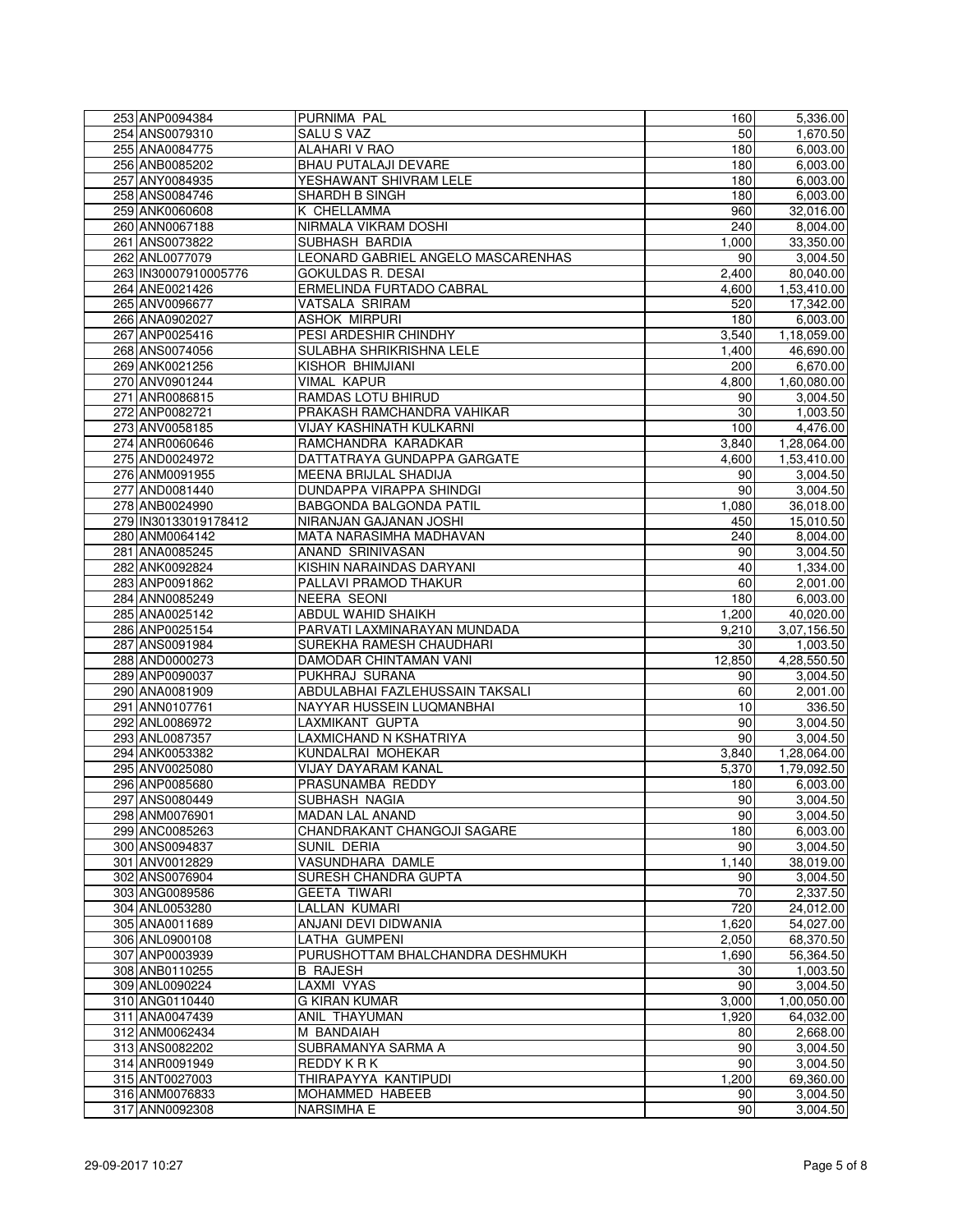| 318 ANL0085256                         | LAXMI NARAYANA KUMMARI                  | 90                 | 3,004.50              |
|----------------------------------------|-----------------------------------------|--------------------|-----------------------|
| 319 ANM0085434                         | MOGULAPPA BHAGILI                       | 90                 | 3,004.50              |
| 320 ANS0085419                         | SATTAIAH CHILIVARI                      | 180                | 6,003.00              |
| 321 ANS0082246                         | SARALA DEVI                             | 90                 | 3,004.50              |
| 322 ANN0080279                         | NARASIMHAIAH G                          | 90                 | 3,004.50              |
| 323 ANM0046657                         | <b>M B NARAPA REDDY</b>                 | 1,000              | 33,350.00             |
| 324 ANS0082264                         | SEETHAMAHALAKSHMI VALLABHANENI          | 90                 | 3,004.50              |
| 325 ANR0077883                         | RAMESH KUMAR GODDANTI                   | 90                 | 3,004.50              |
| 326 ANM0089998                         | MADHAVI TELLA                           | 90                 | 3,004.50              |
| 327 ANM0094516                         | <b>MADDI VENKATA SURESH</b>             | 60                 | 2,001.00              |
| 328 ANV0091594                         | <b>VEMURI SREERANGANAYAKULU</b>         | 90                 | 3,004.50              |
| 329 ANS0077865                         | SWARNA KUMARI KATRAGADDA                | 90                 | 3,004.50              |
| 330 ANS0086846                         | SALA SATYA SREE PA                      | 90                 | 3,004.50              |
|                                        | LALIT KUMAR SHARMA                      | 480                |                       |
| 331 IN30232410728326<br>332 ANL0079573 |                                         |                    | 16,008.00             |
|                                        | LAXMI PRASAD V J                        | 90                 | 3,004.50              |
| 333 ANM0080271                         | MOHAMED OOSMAN S                        | 30                 | 1,003.50              |
| 334 ANS0058085                         | SUDARSHAN L MANGALORE                   | 1,440              | 48,024.00             |
| 335 ANR0095112                         | RAJESH C K                              | 80                 | 2,668.00              |
| 336 ANB0050044                         | <b>B B RAMESH BABU</b>                  | 1,920              | 64,032.00             |
| 337 ANK0073490                         | KALAVATI DEVI                           | 3,450              | 1,15,060.50           |
| 338 ANP0075203                         | POORNIMA NAYAK                          | 3,030              | 1,01,053.50           |
| 339 ANV0092051                         | <b>VIJAYA B</b>                         | 180                | 6,003.00              |
| 340 ANT0902168                         | <b>TONY PHILLIPS</b>                    | 180                | 6,003.00              |
| 341 ANN0086969                         | <b>NARAYAN GIRIYA SHETTY</b>            | 90                 | 3,004.50              |
| 342 AND0008800                         | DWARKANATH NARAYAN                      | 1,380              | 46,023.00             |
| 343 ANJ0089082                         | <b>JAYAPRAKASH K</b>                    | 90                 | 3,004.50              |
| 344 1203600000247294                   | MANSIJ MAJUMDER                         | 20                 | 667.00                |
| 345 IN30214810260403                   | <b>PNTRAJAN</b>                         | 70                 | 18,366.50             |
| 346 IN30115120325000                   | SARALA                                  | 90                 | 3,004.50              |
| 347 ANV0044178                         | V JALARAMAIAH                           | $\overline{5,760}$ | 1,92,096.00           |
| 348 ANV0085135                         | <b>VENKATARAMAN R</b>                   | 90                 | 3,004.50              |
| 349 1204470005513583                   | PRATHAPA MU                             | 20                 | 667.00                |
| 350 ANS0007406                         | SRINIVASA DESIKAN K                     | 4,600              | 1,53,410.00           |
| 351 ANS0091896                         | SHARADAMMA                              | 90                 | 3,004.50              |
| 352 ANC0047729                         | <b>CHINMAYA ESTATES (P) LTD</b>         | 270                | 9,007.50              |
| 353 ANA0079547                         | ABDUL RASHEED T                         | 90                 | 3,004.50              |
| 354 ANS0108574                         | SHASHIKALA SHANKAR ACHAR                | 90                 | 3,004.50              |
| 355 ANV0066135                         | <b>VINAYA G NAYAK</b>                   | 750                | 25,015.50             |
| 356 ANS0092244                         | SATHYAVATHI N                           | 90                 | 3,004.50              |
| 357 ANJ0066712                         | <b>JAYATEERTH R KALAMDANI</b>           | 480                | 16,008.00             |
| 358 ANS0008625                         | SUNDERDEVI RANKA                        | 3,160              | 1,05,386.00           |
| 359 ANN0091854                         | NASEEM I KHAN                           | 90                 | 3,004.50              |
| 360 ANK0044092                         | KANJI L SHETH                           | 10,930             | 3,64,518.50           |
| 361 ANK0083135                         | KANJI L SHETH                           | 90                 | 3,004.50              |
| 362 ANK0007344                         | KODIGANTI RAGHAVENDRA                   | 4,600              | 1,53,410.00           |
| 363 ANN0087856                         | NARASHIMHA MURTHY B K                   | 90                 | 3,004.50              |
| 364 IN30113526168103                   | RAMA H PAREKH                           | 12,960             | 4,32,216.00           |
| 365 ANM0045756                         | MARIUMBAI B RANGWALA                    | 10                 | 336.50                |
| 366 ANR0084415                         | RADHAKRISHNAN S                         | 40                 | 1,334.00              |
| 367 ANV0083384                         | <b>VASANTHITS</b>                       | 90                 | 3,004.50              |
|                                        |                                         | 960                |                       |
| 368 ANP0038753<br>369 ANR0085391       | P D KRISHNASWAMY<br>RAMANAN SUBRAMANIAN |                    | 32,016.00<br>6,003.00 |
|                                        |                                         | 180                | 17,342.00             |
| 370 ANR0000905                         | RANGIAH DEVENDRA BABU                   | 520                |                       |
| 371 IN30131320058946                   | ARUN M S                                | 10                 | 336.50                |
| 372 ANI0084384                         | <b>INIYON SAMPAT</b>                    | 180                | 6,003.00              |
| 373 ANR0084616                         | RAMKUMAR RAJA                           | 40                 | 1,334.00              |
| 374 ANR0085417                         | RAJAN MOHAN M                           | 90                 | 3,004.50              |
| 375 ANG0078399                         | <b>GOVINDARAJAN K</b>                   | 90                 | 3,004.50              |
| 376 ANM0080546                         | MUSADIQ A                               | 90                 | 3,004.50              |
| 377 ANN0102456                         | NIRMAL ROONWAL                          | 40                 | 1,334.00              |
| 378 ANR0049834                         | RAGHAVACHARI NARASIMHAN                 | 500                | 19,120.00             |
| 379 ANK0084459                         | <b>KARUNANITHY N</b>                    | 40                 | 1,334.00              |
| 380 ANM0020296                         | MURALIDARAN NALLIAH                     | 90                 | 3,004.50              |
| 381 ANN0020292                         | NALLAIAH NADAR MADASAMY                 | 10                 | 336.50                |
| 382 ANE0032787                         | E K GOPALAKRISHNAN                      | 1,440              | 48,024.00             |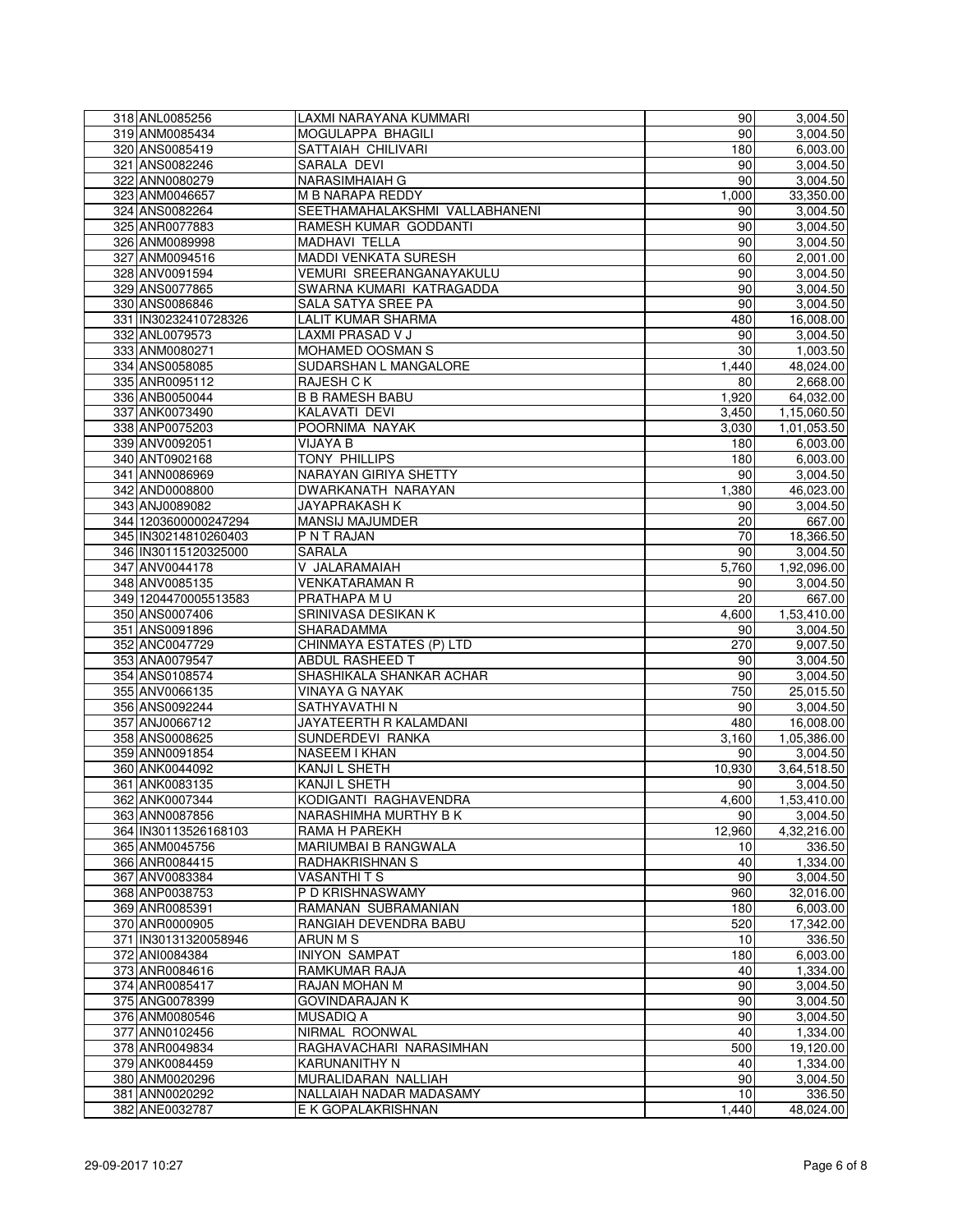| 383 IN30044110709646 | <b>JAYANTHY B</b>                | 60    | 2,001.00           |
|----------------------|----------------------------------|-------|--------------------|
| 384 ANS0054211       | S VENKATRAMAN                    | 8,820 | 2,94,147.00        |
| 385 IN30163740370770 | MURTHY P K K                     | 180   | 6,003.00           |
| 386 AND0902517       | DAVID WILLIAMS VAPARAIA          | 180   | 6,003.00           |
| 387 ANR0009573       | R RAMADOSS RAMASAMY              | 1,530 | 51,028.50          |
| 388 ANG0077208       | <b>GOVINDARAJAN TV</b>           | 40    | 1,334.00           |
| 389 ANM0090530       | <b>MUKUND SRINIVAS</b>           | 90    | 3,004.50           |
| 390 IN30267930360283 | SEENU C                          | 10    | 336.50             |
| 391 ANK0091830       | <b>KRISHNAMOORTHY K S</b>        | 90    | 3,004.50           |
| 392 ANA0057207       | ANDREW VEDHANAYAGAM              | 1,200 | 40,020.00          |
| 393 ANC0028461       | CHOKALINGAM SUBBIAH              | 1,440 | 48,024.00          |
| 394 ANJ0084414       | JAYAPAL S R                      | 90    | 3,004.50           |
| 395 ANS0070839       | SP UMAYAL ACHI                   | 1,000 | 33,350.00          |
| 396 ANS0069069       | <b>S S MANIAN</b>                | 360   | 12,006.00          |
|                      | M BALASUBRAMANIAM                |       |                    |
| 397 ANM0033358       |                                  | 960   | 32,016.00          |
| 398 IN30059710199148 | Senthil.M.                       | 100   | 3,335.00           |
| 399 ANM0087389       | <b>MEENAMBIKA M</b>              | 90    | 3,004.50           |
| 400 ANA0076792       | ABDUL HARID A                    | 90    | 3,004.50           |
| 401 ANE0057650       | E VASUDEVAN                      | 4,600 | 1,53,410.00        |
| 402 ANT0012244       | THAYYIL RAMAN THANKAM            | 1,530 | 51,028.50          |
| 403 ANV0076809       | VARGHESE MALIAKAL M V            | 90    | 3,004.50           |
| 404 ANM0080362       | MADHU MENON                      | 90    | 3,004.50           |
| 405 ANM0085107       | MADHU MENON                      | 180   | 6,003.00           |
| 406 ANS0091889       | SANTHOSH JAMES                   | 90    | 3,004.50           |
| 407 IN30023910598134 | <b>NAIR KM</b>                   | 100   | 3,335.00           |
| 408 ANB0060589       | <b>B M PORTFOLIOS PVT LTD</b>    | 2,250 | 75,040.50          |
| 409 IN30023910338632 | B.M. PORTFOLIOS PVT. LTD.        | 1,350 | 45,025.50          |
| 410 ANK0000536       | KRISHNA PILLAI THANKAPPAN PILLAI | 500   | 20,825.00          |
| 411 ANM0077588       | MARY ABRAHAM                     | 90    | 3,004.50           |
| 412 ANA0091999       | ATUL N DESAI                     | 90    | 3,004.50           |
| 413 ANK0091375       | <b>KAMLESH GANDHI</b>            | 50    | 1,670.50           |
| 414 ANM0019027       | <b>MADAN GOPAL GUPTA</b>         | 1,530 | 51,028.50          |
| 415 ANM0087001       | <b>MANGAL PAREKH</b>             | 90    | 3,004.50           |
| 416 ANS0071141       | SUCHITA HIRAWAT                  | 40    | 1,334.00           |
| 417 ANS0087146       | SWAPAN KUMAR GHOSH               | 90    | 3,004.50           |
| 418 ANN0027639       | NITA THAKKAR                     | 1,440 | 48,024.00          |
| 419 ANN0057920       | NANDLAL SONI                     | 760   | 25,346.00          |
| 420 ANR0069799       | RAM CHANDAR GAHALOT              |       | 336.50             |
| 421 ANR0094119       | RAGHU RUNGTA                     | 10    |                    |
| 422 ANS0067221       | <b>SURESH KUMAR GOEL</b>         | 90    | 3,004.50<br>336.50 |
|                      |                                  | 10    |                    |
| 423 ANS0104222       | SANJAY TIBREWAL                  | 10    | 336.50             |
| 424 ANB0084010       | <b>BARUN KUNDU</b>               | 90    | 3,004.50           |
| 425 ANP0072582       | PADMINI SHANKAR                  | 1,150 | 38,355.50          |
| 426 ANP0089458       | PANCHMIA L                       | 180   | 6,003.00           |
| 427 ANG0066404       | GOPENDRANATH DUTT                | 9,210 | 3,07,156.50        |
| 428 ANA0086541       | AMAL DAS                         | 90    | 3,004.50           |
| 429 ANS0079064       | SAMBHU DHANUKA                   | 90    | 3,004.50           |
| 430 ANS0085900       | SUBAL CHANDRA BHAR               | 90    | 3,004.50           |
| 431 ANA0030756       | AMIYA GOOPTU                     | 1,620 | 54,027.00          |
| 432 IN30125013605472 | <b>BIPLAB CHAUDHURI</b>          | 450   | 15,010.50          |
| 433 ANP0066525       | PUSHPA DEVI LOHIA                | 150   | 5,005.50           |
| 434 AND0034734       | DEEPAK BALDWA                    | 10    | 336.50             |
| 435 ANG0009697       | <b>GEETA MUKHERJEE</b>           | 4,600 | 1,53,410.00        |
| 436 ANS0070216       | SUNITA DEVI JAIN                 | 160   | 5,336.00           |
| 437 ANS0088378       | SHOBHANABEN DILIPKUMAR SHAH      | 90    | 3,004.50           |
| 438 ANP0076826       | PREMSUKH GATTANI                 | 90    | 3,004.50           |
| 439 ANS0075314       | SUDHA SHANKER                    | 1,650 | 55,030.50          |
| 440 IN30039411443683 | <b>SUDHA SHANKER</b>             | 750   | 25,015.50          |
| 441 ANA0086457       | <b>AJAY KUMAR</b>                | 90    | 3,004.50           |
| 442 ANB0061300       | BEENA AGARWAL                    | 240   | 8,004.00           |
| 443 ANH0019011       | <b>HAROON RASHID</b>             | 9,210 | 3,07,156.50        |
|                      |                                  |       |                    |
| 444 ANH0084042       | <b>HAROON RASHID</b>             | 90    | 3,004.50           |
| 445 ANA0900058       | ARAVINDAN U P                    | 1,330 | 44,358.50          |
| 446 ANA0901677       | AVINASH PARSHURAM JAWHARKAR      | 90    | 3,004.50           |
| 447 ANA0901908       | AZIZ ABBASBHAI                   | 90    | 3,004.50           |